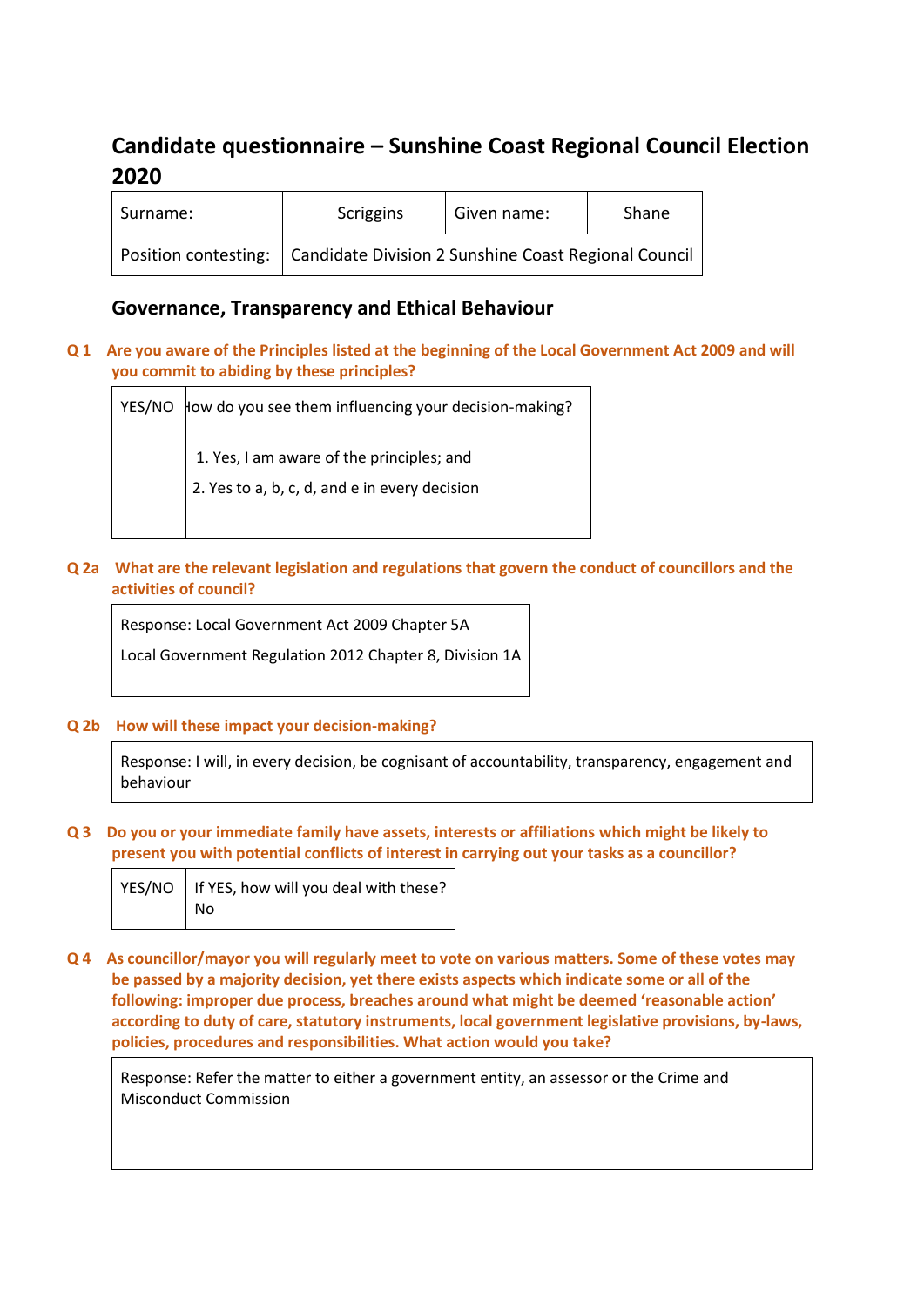#### **Q 5 Do you believe that all Council meetings should be open to the public?**

# $YES/NO$  | If NO, then what circumstances might justify a closed meeting? For the majority yes. However, where there is a status of "commercial in confidence" that may best be left to a closed meeting. However, each commercial in confidence item should have a review date where the document must be made available for viewing.

### **Q 6 Do you support providing requested information to the community without the need for individuals and organisations having to resort to Right to Information applications?**

YES/NO

Yes, in principle, however, each application would be dependent on circumstance and/or issue

Protocols would need to be developed

**Q 7 Will you commit to voting to implement the live streaming and video recording of council meetings at Caloundra, Nambour and subsequently Maroochydore by 30 June 2020?**

| YES/NO |  |
|--------|--|
| Yes    |  |

**Q 8 Do you support that, once the previously published reasons for confidentiality have passed, the live recording, related documentation and information of the confidential meeting should immediately be made public?**

|     | YES/NO   If NO, why not? |
|-----|--------------------------|
| Yes |                          |

**Q 9 Do you support all financial dealings of Council in relation to major projects such as, but not limited to, the Sunshine Coast Airport Expansion, The Maroochy CBD, the Broadband Cable, the City Hall and the Solar Farm being made fully available to ratepayers once a decision to proceed has been made?**

| YES/NO                                                                                                                                                     | If NO,   |
|------------------------------------------------------------------------------------------------------------------------------------------------------------|----------|
| Yes, but if there are "commercial in confidence" issues attached to files and they are<br>subject to "review timeframes" the timeframes must be respected. | why not? |
|                                                                                                                                                            |          |
|                                                                                                                                                            |          |
|                                                                                                                                                            |          |
|                                                                                                                                                            |          |
|                                                                                                                                                            |          |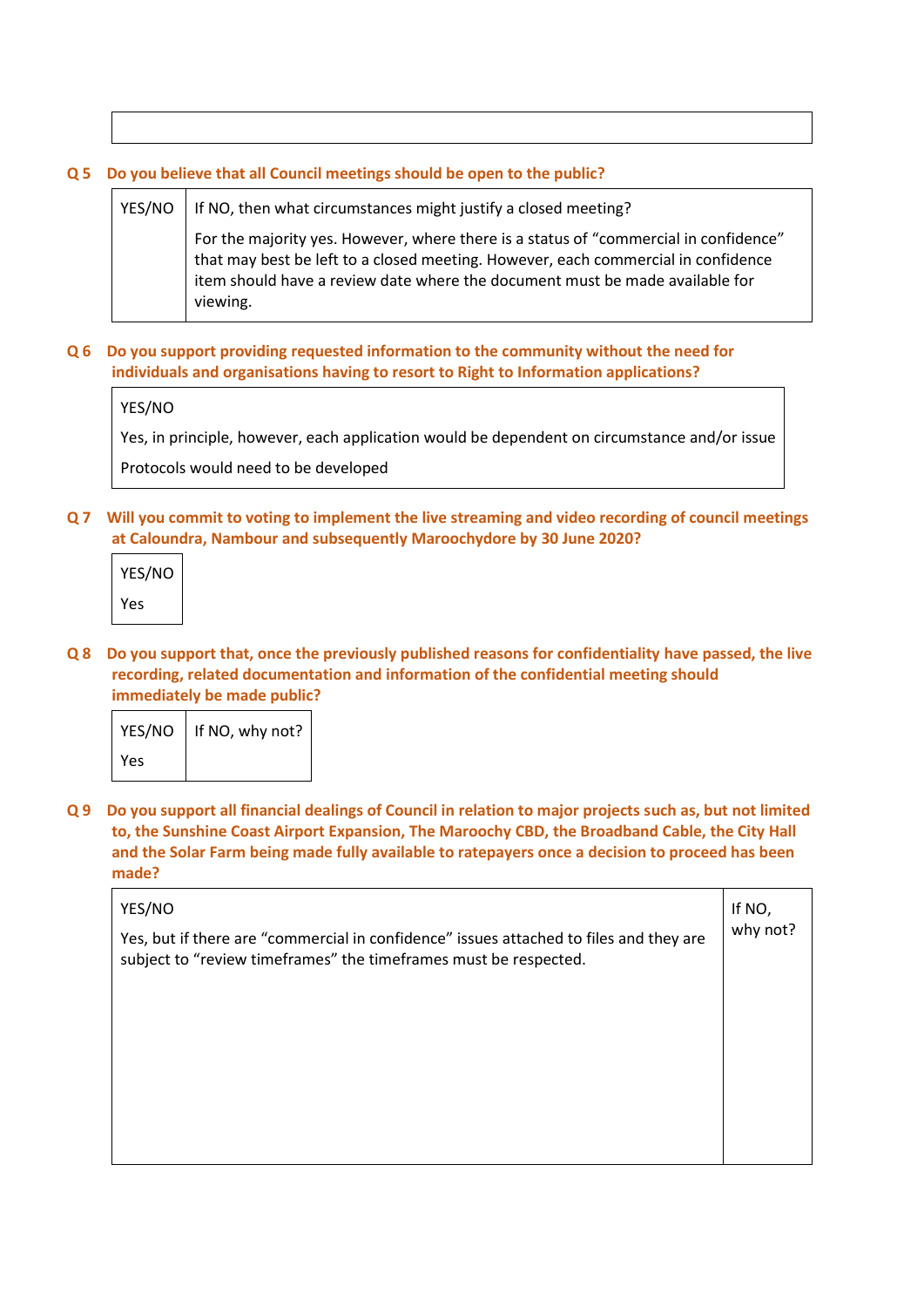|  |  |  |  | Q 10 What do you mean by, and how would you measure, sustainable development? |
|--|--|--|--|-------------------------------------------------------------------------------|
|--|--|--|--|-------------------------------------------------------------------------------|

#### Response:

In regards to Sustainable Development, I believe that I am like many Australians of my generation who "in principle" support the concepts of sustainable development and can see the long term benefits of protecting our environment and our earth's natural resources for the generations to come. However, how many of us (myself included) can truly say we are open to embracing the sustainable lifestyle philosophy? I honestly believe that there is a little bit of hypocrisy in us all when it comes to being "truly open" to sustainable development. Like it or not we are all consumers, we all operate (consciously or subconsciously) on self-interest. We all want the latest and greatest mobile phone, the apple iPad, the best technology, the best home, the nicest car etc.

The majority, if not all these products are developed from using a natural resource of some type. How many people can put up their hand and say that they can and will go without, and adopt a position of "letting go" of our basic need to consume? The results so far do not give me a feeling of optimism.

Global consumption is on the increase, population growth is heading close to 9 Billion all of which are placing a heavy demand on the earth's finite resources. However, with all the negativity having been said, I do personally have a view that with new thinking, a clear vision and strong policies, humanity can adapt and become truly committed to sustainable development. However, the pendulum I believe will swing slowly. The transition will be painful, and we may regrettably have to endure more natural disasters (i.e. bushfires, cyclones, flooding and severe heat) for change to take effect. I am forever the optimist.

I am supportive of Federal, State and Local Government entering a partnership arrangement to drive community change. I cannot however support the Federal Government devolving the sustainable development agenda down to local government and that they (the local government) become the vehicle for driving "the agenda" without the necessary funding to achieve the desired outcomes. Without funding there is every likelihood that sustainable development will become the elephant in the room.

#### **Q 11 Are you endorsed or supported by any registered political party?**

| YES/NO |  |
|--------|--|
| N٥     |  |

# **Climate change**

My comments regarding climate change are: -

I am not a scientist, but I am someone that requires evidence-based data to make an informed decision.

In politics both here and overseas climate change has long resembled a contest to see which party can discredit itself more. One Australian party has seized upon outlandishly improbable climate scenarios to urge drastic and immediate action, whilst another has announced that the science underlying global warming is somewhere between highly speculative and "the greatest hoax" ever.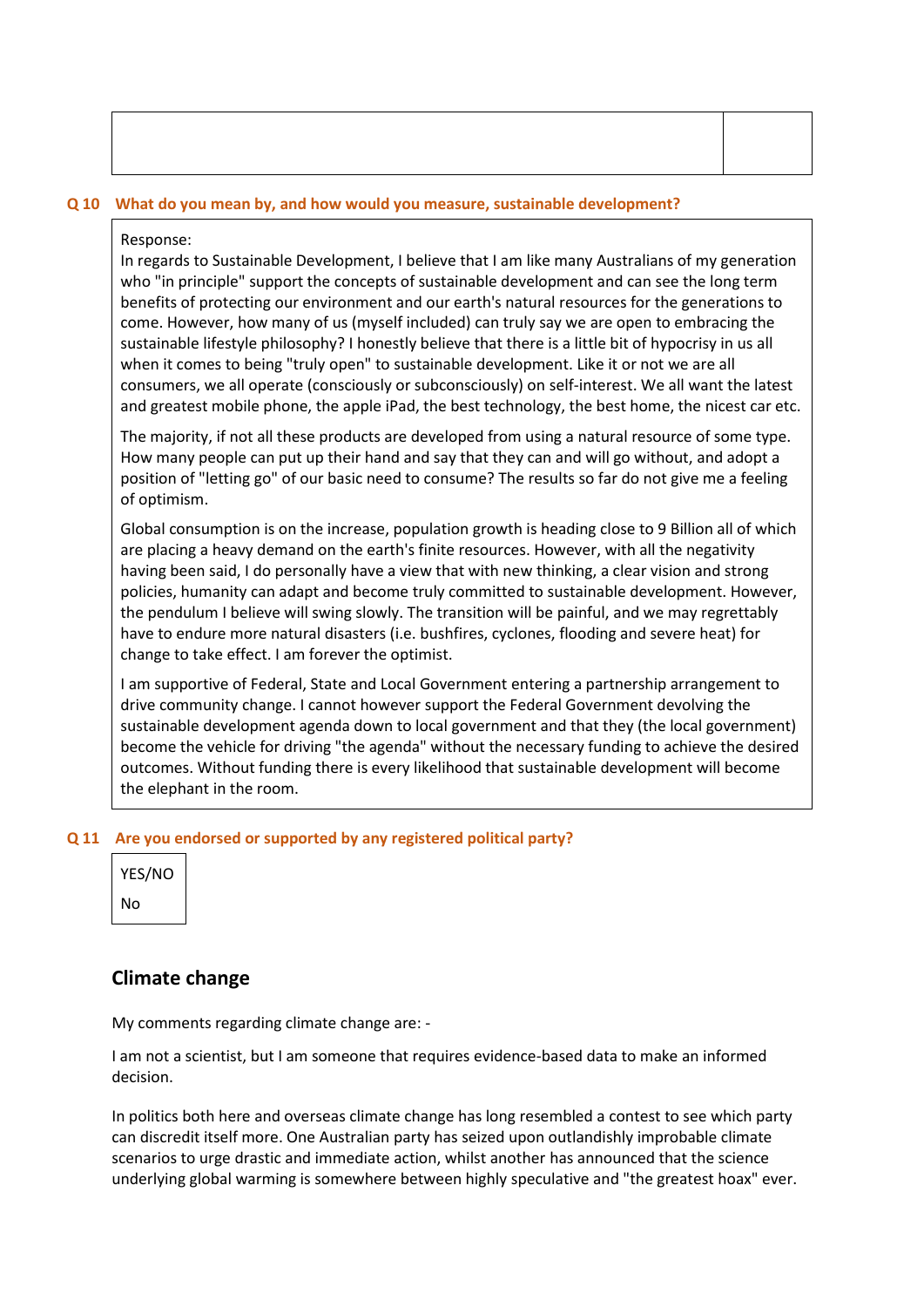What is the truth? I have a view that the earth will see some serious and undesirable changes occurring, is it climate change or some other natural or unnatural phenomenon? This is not an attempt on my behalf to invoke ignorance in order to avoid embarrassment, it's neither.

I know that there are a number of scientists (globally) that challenge climate change, so their views require equal consideration and representation.

I personally view the topic of climate change seriously and I would rather not, politically, be "sitting on the fence."

For me, politicians should take the topic seriously and do their own research. If at some point the Sunshine Coast Regional Council elects to develop a policy position on climate change, Councillors should be ready to open dialogue with their constituents, talk through the issues and seek their approval to make a conscience vote.

Regardless, of which way a Councillor votes, they should not be held in contempt for making an informed decision, and a decision that comes with the best of intent.

What I personally do not want to see from the climate change debate is untried and costly policy/legislation. I don't believe Australia can afford to risk untried policy at this time.

I am certain that climate change will be best dealt with through modern and reliable science.

#### **Q 12 Do you accept that: REFER TO ABOVE STATEMENT REGARDING CLIMATE CHANGE ISSUES**

| as the level of carbon dioxide in the atmosphere increases the proportion of the sun's<br>radiant energy that is retained by the earth increases?                                                                                             | YES/NO |
|-----------------------------------------------------------------------------------------------------------------------------------------------------------------------------------------------------------------------------------------------|--------|
| consequences of the increase in the retained energy include rising average<br>temperatures and major changes in weather patterns that can result in drought and<br>heavy rain in areas where such weather events had not previously occurred? | YES/NO |
| the combustion of fossil carboniferous fuels such as coal, oil and natural gas has been a<br>major contributor to the increase in the level of carbon dioxide in the atmosphere that<br>has occurred since industrialisation began?           | YES/NO |
| clearing of forest for agriculture and housing has also contributed to the increase in<br>carbon dioxide levels in the atmosphere?                                                                                                            | YES/NO |
| the major source of greenhouse gas emissions for local government comes from the<br>decomposition of organic residues in landfill?                                                                                                            | YES/NO |
| maintenance of biodiversity as close as possible to what it was before human<br>intervention is essential for the healthy survival of the human species?                                                                                      | YES/NO |

#### **Q 13 What do you see as the key impacts of Climate Change on the Sunshine Coast?**

Response:

#### **Q 14 How should the Sunshine Coast Regional Council deal with this now and into the future?**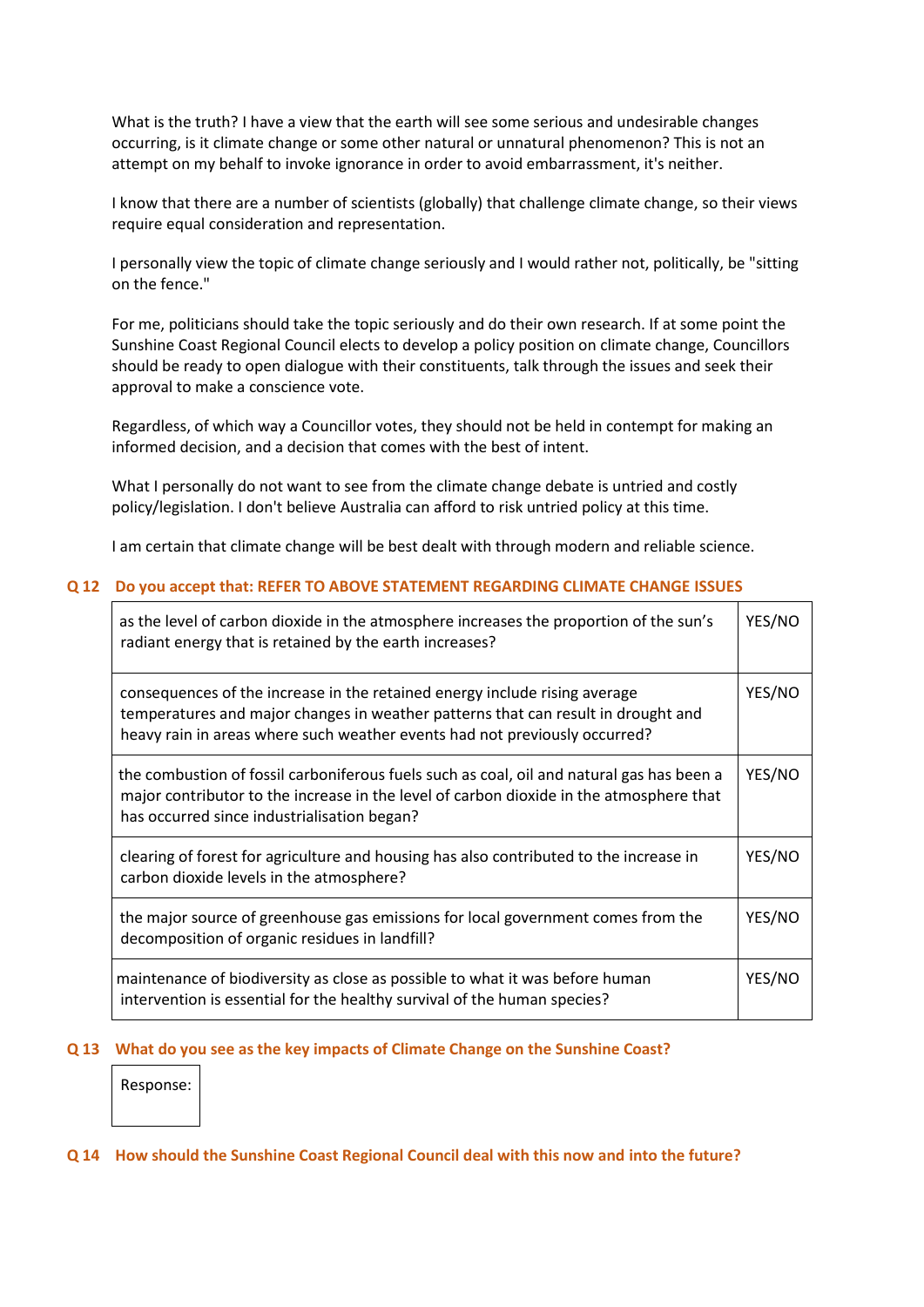| Response: |
|-----------|
|           |
|           |

**Q 15 Do you support the SCRC in joining other councils in signing a Declaration of Climate Emergency?**



**Q 16 Will you advocate for the SCRC to have a moratorium on any development proposed in areas vulnerable to the impact of climate change such as in flood-prone areas and coastal zones until such time as the Coastal Hazard Adaptation Strategy is completed?**

YES/NO

# **Planning issues**

#### **Q 17 Do you agree that:**

| development applications that conflict with the<br>relevant Planning Scheme Acceptable Outcomes<br>and other planning instruments should be<br>refused?                                                                                                                                                                          | YES/NO<br>Yes                                                                                                                                                                                                                                                                                           |
|----------------------------------------------------------------------------------------------------------------------------------------------------------------------------------------------------------------------------------------------------------------------------------------------------------------------------------|---------------------------------------------------------------------------------------------------------------------------------------------------------------------------------------------------------------------------------------------------------------------------------------------------------|
| genuine community consultation should be<br>undertaken in the early stages of a Proposed<br>Planning Scheme amendment and prior to being<br>progressed to the state?                                                                                                                                                             | YES/NO<br>Yes                                                                                                                                                                                                                                                                                           |
| applicants wishing to lodge a Development<br>Application that substantially does not comply, or<br>seeks to over-ride the Planning Scheme should be<br>advised to await the formulation of the next<br>planning scheme when they can lodge a<br>submission on that new planning scheme during<br>the public consultation period? | YES/NO<br>Yes, but they should also be offered an<br>opportunity to amend the DA to meet<br>compliance.                                                                                                                                                                                                 |
| that development that is vulnerable to the<br>impacts of Climate Change, flooding, and<br>inundation be prohibited?                                                                                                                                                                                                              | YES/NO Refer to my climate change<br>statement above. With potential flooding<br>and inundation concerns then its obvious to<br>all concerned that building on vulnerable<br>sites is not in the best interest of the<br>individual, the community, insurers,<br>environment or financial institutions. |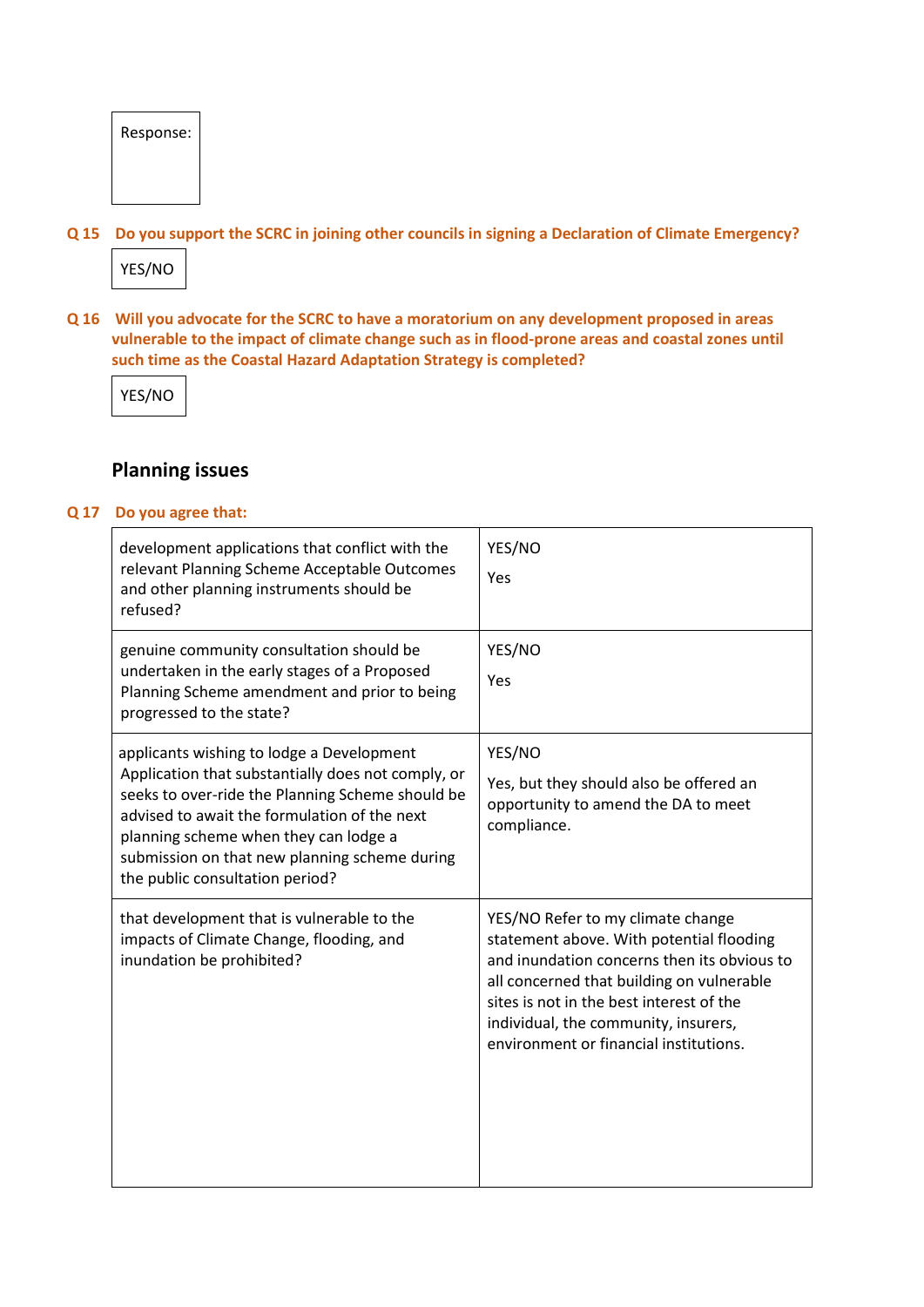#### **Q 18 Do you agree that:**

| Planning Scheme provisions regarding density, site<br>cover, height and parking requirements must<br>comply with the Acceptable Outcomes in the<br>Planning Scheme?                                    | YES/NO<br>Yes                                                                                                                                                                                                                                    |
|--------------------------------------------------------------------------------------------------------------------------------------------------------------------------------------------------------|--------------------------------------------------------------------------------------------------------------------------------------------------------------------------------------------------------------------------------------------------|
| financial contributions in lieu of the provisions of<br>onsite parking should not be allowed unless<br>improvements are provided within 200 metres of<br>the development?                              | YES/NO<br>Do not support financial contributions in<br>lieu of onsite parking<br>If a developer cannot provide parking then<br>no development, unless there is a<br>commitment to funding parking houses<br>within proximity to the development. |
| greater enforcement is needed where a developer<br>constructs (or private certifier signs off) other than<br>what has been approved, particularly in relation to<br>height and density of development? | YES/NO<br>Yes                                                                                                                                                                                                                                    |

### **Q 19 What is your understanding of when it is appropriate to override the Planning Scheme, when there are conflicts?**

Response: I do not support in any circumstances it being appropriate to override the Planning Scheme. Where there is conflict, the Planning and Environment Courts and Mediation are the only outcomes I can support.

#### **Q 20 Would you support extending submission timeframes from the statutory minimum in relation to Planning Scheme amendments?**

#### YES/NO

Yes (within defined guidelines) cannot go on indefinitely

- **Q 21 The floodplains of the Sunshine Coast have been extensively filled primarily for urban development. This has increased the risk to people, property, infrastructure and the environment from coastal inundation and flooding and contributes to greater exposure to extreme weather events associated with climate change.**
	- **Planning instruments, State Planning regulation and various reports give regulatory and guidance material regarding floodplain management with land-use one of the key areas to avoid and manage risk.**

#### **Will you act to prohibit further development on the floodplains?**

Response: I do not advocate development in floodplains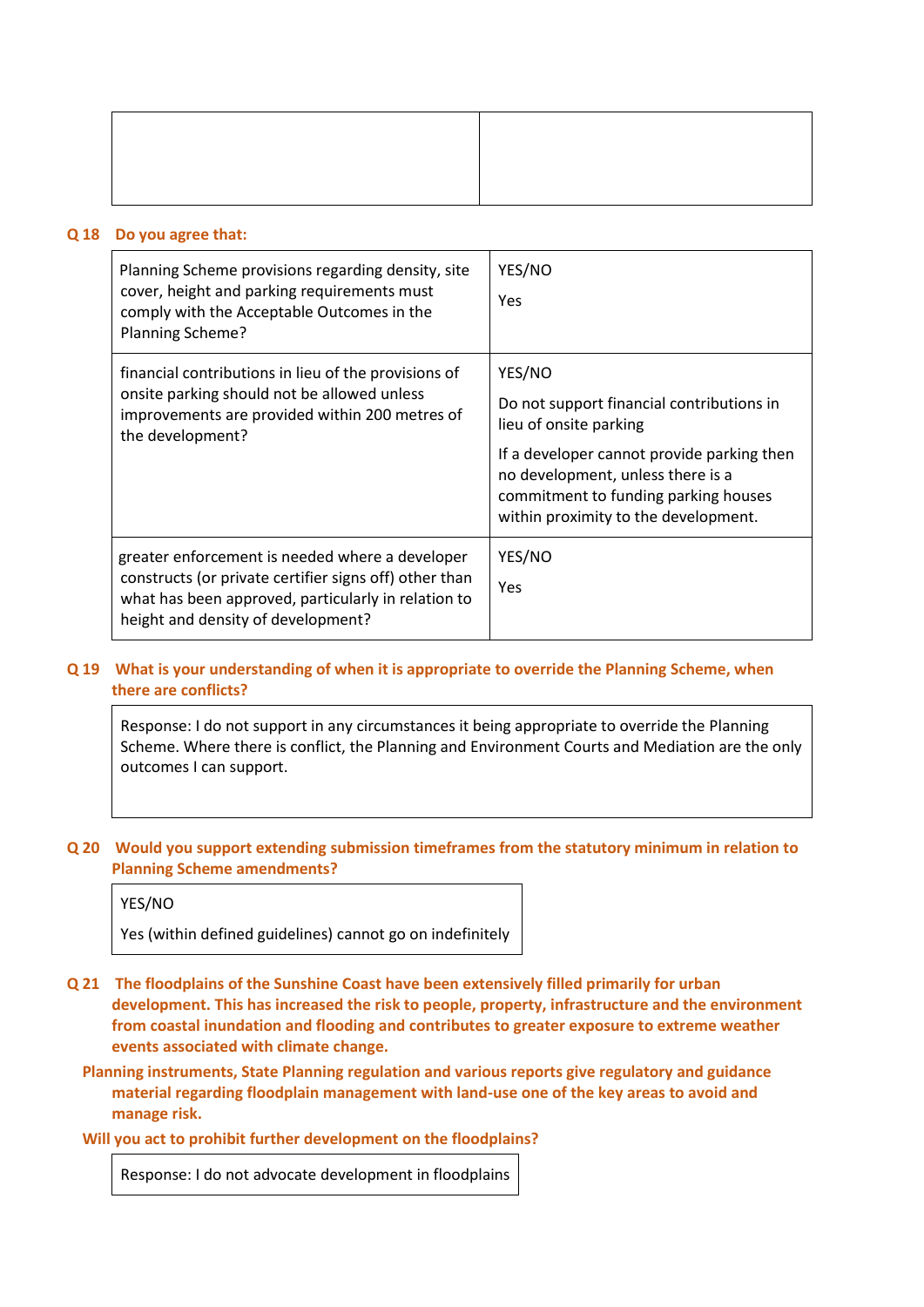

# **Q 22 With respect to the South East Queensland Regional Plan (Shaping SEQ) that was given effect on 11 August 2017, do you support the Plan in its current form relating to the Northern sub-region, including designation of the Urban footprint and population targets?**

YES/NO As I understand the SEQRP defines the future settlement using land more efficiently, whilst protecting the values important to the community. I also understand that the plan will play key role in the success and sustainability of our region. Plans are important for monitoring targets, goals and objectives, however, as with all plans, they must be fluid and subject to change where necessary. If local government planning schemes, and other planning instruments are included in the document then I believe we as a community are on the right pathway for managing sustainable development. If elected I will make it a priority to learn more about the SEQRP, and only after completing my research will I make an informed decision if I support the plan.

**Q 23 Do you support the proposed Coolum West intense residential/mixed use development and wave pool proposal on significantly constrained land, which is also outside the urban footprint?**

| YES/NO | If NO, will you, if elected to council, support SCRC advocating to the State Government<br>against this proposal? YES/NO                                                                                                                                                                                                                                                                                                     |
|--------|------------------------------------------------------------------------------------------------------------------------------------------------------------------------------------------------------------------------------------------------------------------------------------------------------------------------------------------------------------------------------------------------------------------------------|
|        | I have flagged my concerns in a previous question regarding developments on<br>floodplains. I don't believe it's the smartest move, but I confess I am not a civil<br>engineer, so my knowledge is limited.                                                                                                                                                                                                                  |
|        | I understand that the Development Application sits outside the Urban Footprint in the<br>South-East Queensland Regional Plan and is not considered a compatible use of land,<br>so there are obvious concerns to all if the project goes ahead.                                                                                                                                                                              |
|        | I also understand that OSCAR does not support the proposal and is urging the<br>community and government to understand the ramifications and risks.                                                                                                                                                                                                                                                                          |
|        | Not being a current sitting Councillor, I regret I do not have a whole lot of information<br>on the development proposal. It would be remis of me to pretend to your audience<br>that I am any sort of expert on the development proposal. I will however, if elected,<br>commit upskilling myself on the Development Application, where after I hope that I can<br>offer a comment based on knowledge and not presumptions. |

# **Q 24 What is your view in relation to this statement:**

*"ALL mixed-use multi-residential buildings requiring a Material Change of Use (MCU) must be "impact assessed" except where compliance is achieved with all relevant SCPS "Acceptable Outcomes" in the codes applicable to each development application. Community notification and rights of appeal in the P&E Court will therefore be restored for all non-compliant applications simply by this change"*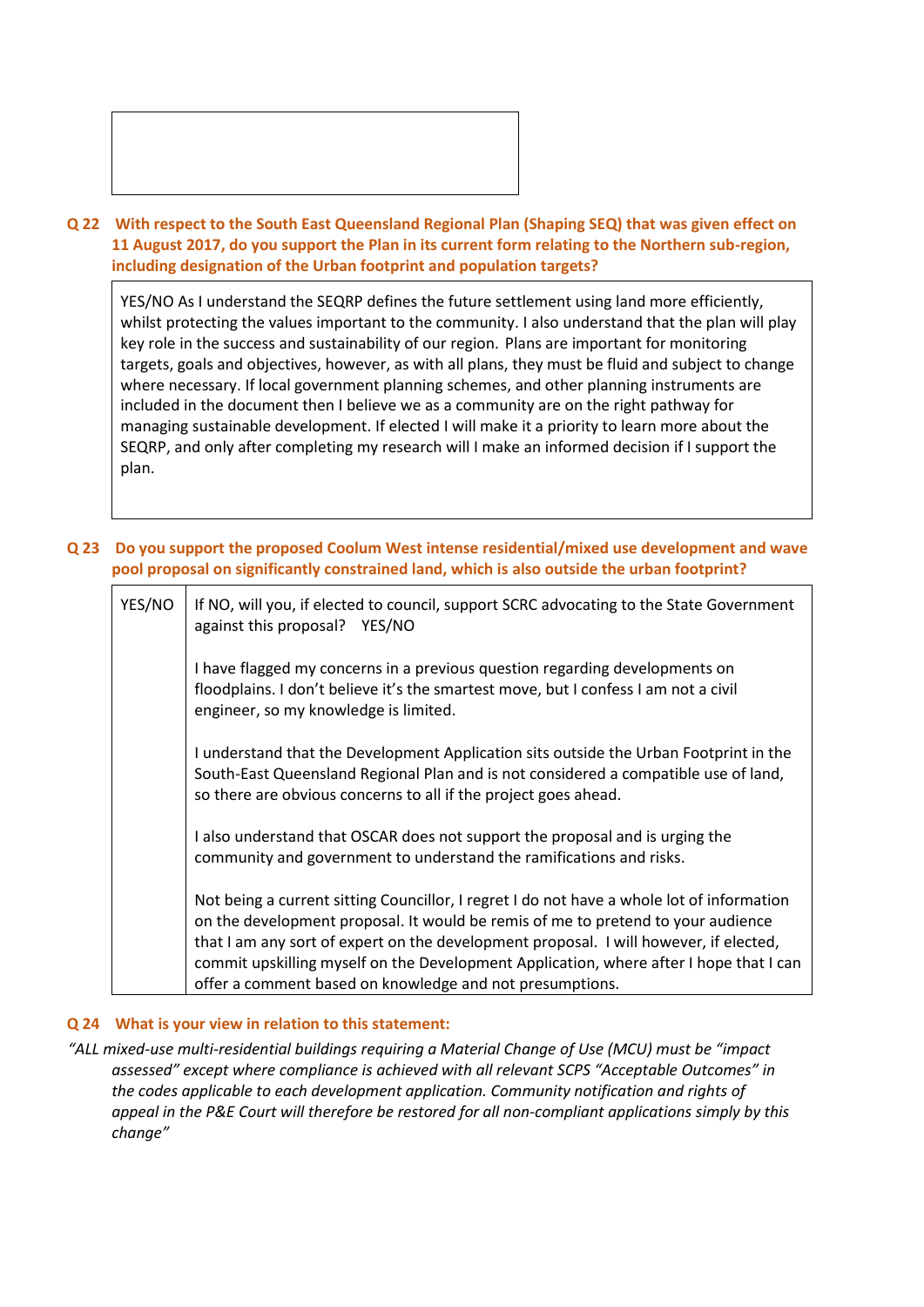Response: I personally support this view. However, I do not know the circumstances why community notification and appeal avenues through the Planning and Environment Court were revoked. I am unsure if it was State or Local Government lobby that called for change. I would like to research the background on why the appeal process was revoked and as I said previously, by whom.

- **Q 25 The coastal hazard and "erosion prone area" is defined by the Queensland Government and State Planning Policy Guidance states redevelopment is to "avoid urban footprint expansion into erosion prone areas (3.2)".**
	- **How will you participate in supporting a change to limit or avoid increases in the footprint and density of medium and high rise mixed use -residential buildings in these designated coastal hazard areas to reduce overall risk?**

Response: I'm not sure why your question is leaning just towards medium and high-rise mixed-use residential buildings? Why not all development?

In principle, I support the State Planning Policy Guidelines. The guidelines would, I hope, be the "reference document" used for all potential developments in erosion prone areas. If they are not, then the questions needs to be asked, why not?

# **General**

#### **Q 26 The Sunshine Coast Regional Council ratepayers have been consistently hit with annual rate increases much higher than the region's CPI. How would you address this?**

Response: If you review my election manifesto and commitment to the Division 2 electorate, you will see that I support a moratorium on Council rates for a period of 2 years. I want the CEO to report back to Council with a formula that I satisfy myself and other Divisional Councillors that the rates model is fair and equitable. Also, where a rate increase has been deemed necessary, I want the rate increases to be reflected in the annual budget. I want to see where the money is going to be spent and more importantly is the spending necessary. The days of linking rate increases to CPI should be a thing of the past. It's very easy to spend rate payer money for political gain. I want Council to review the current services it provides and measure them against cost, timeliness, necessity, quality and effectiveness.

**Q 27 Would you support a proposal that all Statutory Community Engagement exercises either by Council or other parties (including developers) must be carried out by a demonstrably independent and professional third-party organisation according to specific pre-determined parameters?**

#### YES/NO

No, I believe that the cost would be prohibitive. I would support guidelines being developed by an independent body (Qld Ombudsman's Office) and Council commits to an MOU complying with the guidelines. Any alleged noncompliance could be referred to the Qld Ombudsman's office for investigation.

**Q 28 Do you support the Environment Levy and its policies, including continued acquisition of land for conservation, partnership funding for Land for Wildlife and other environment programs?**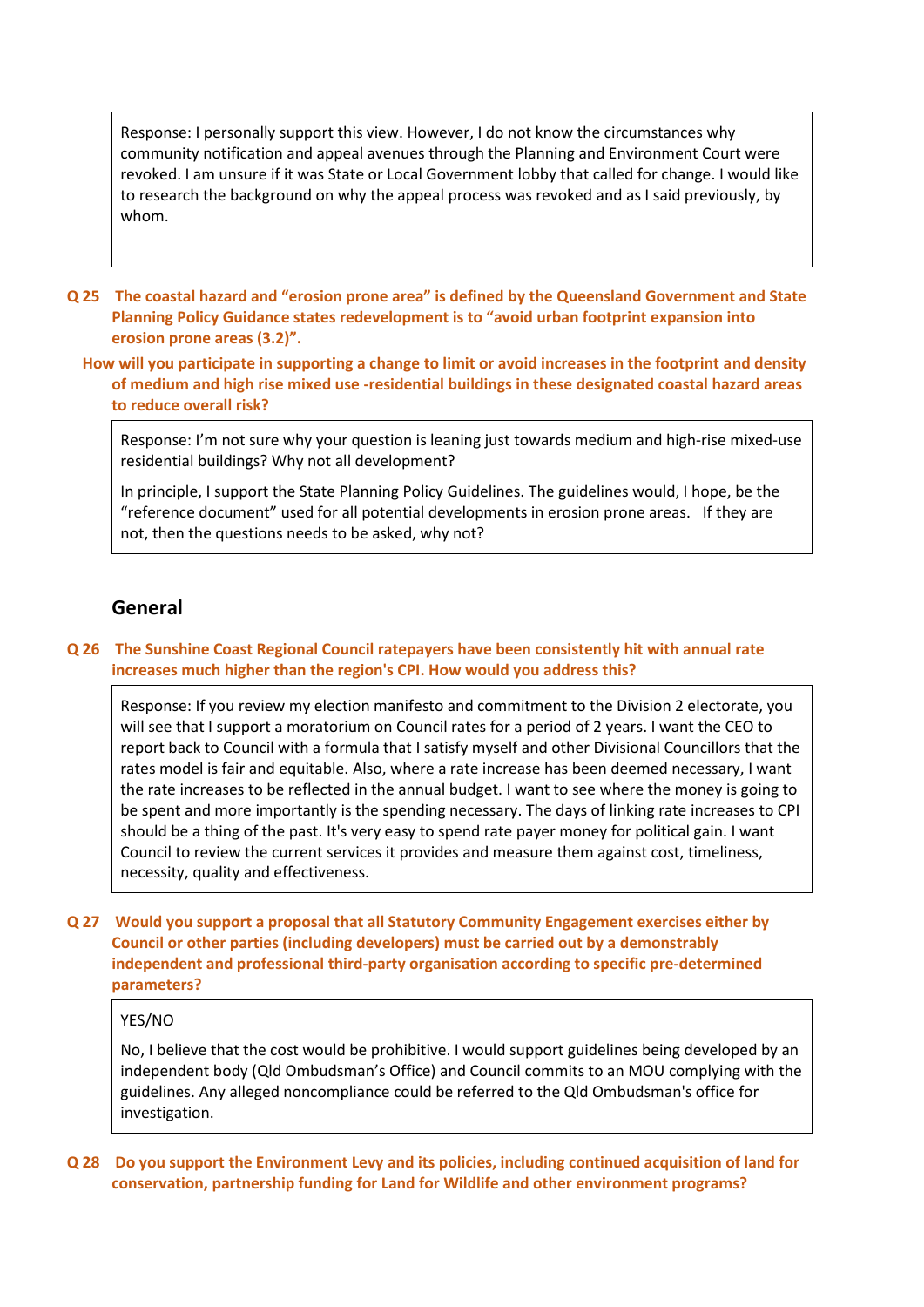# YES/NO

Yes, with defined guidelines

# **Q 29 Do you live in the division for which you are standing as a Councillor?**

| YES/NO/NA |
|-----------|
| Yes       |

#### **Q 30 If elected, how do you intend to engage with your community?**

#### Response:

I understand that to apply best practice community engagement, I will if elected, commit to community engagement of four levels: -

- with a focus on community development/community building;
- community participation in consultation and decision-making process;
- helping organisations, businesses etc. to improve service delivery or to achieve their goals; and
- assist with social change (i.e. voluntary community organisations).

In committing to community engagement, my business model will include: -

- weekly forums being held throughout the Division with immediate stakeholders;
- an open-door policy;
- build an email database where residents, business owners and absent owners can subscribe and they will receive a weekly update on issues affecting Council in general, Division 2 and issues to be heard at Council meetings;
- Establish a monthly meeting schedule with the Caloundra Chamber of Commerce and local business owners in Caloundra; and
- Establish regular meetings with the Directors and Managers of Councils service delivery team to ensure they are aware the specific needs of residents and to use the time to receive feedback concerning specific projects relevant to Division 2.

#### **Q 31 If elected as a Divisional Councillor how will you advance the specific needs of your Division?**

#### Response:

My priority in the interim is to address local issues, I won't necessarily know all the specific needs of Division 2 residents until such time as my community engagement model is activated. However, with my open door policy I will be encouraging residents to contact me to make me aware of their concerns, I would like to add in closing that the Sunshine Coast Regional Council is one Council and I want to ensure that if there are major issues that affect us as I Council I want to be aware of them and the issue can be managed collaboratively. I also want to establish a working relationships/partnership with State and Federal members, Community Groups, Special Interest Groups and residents.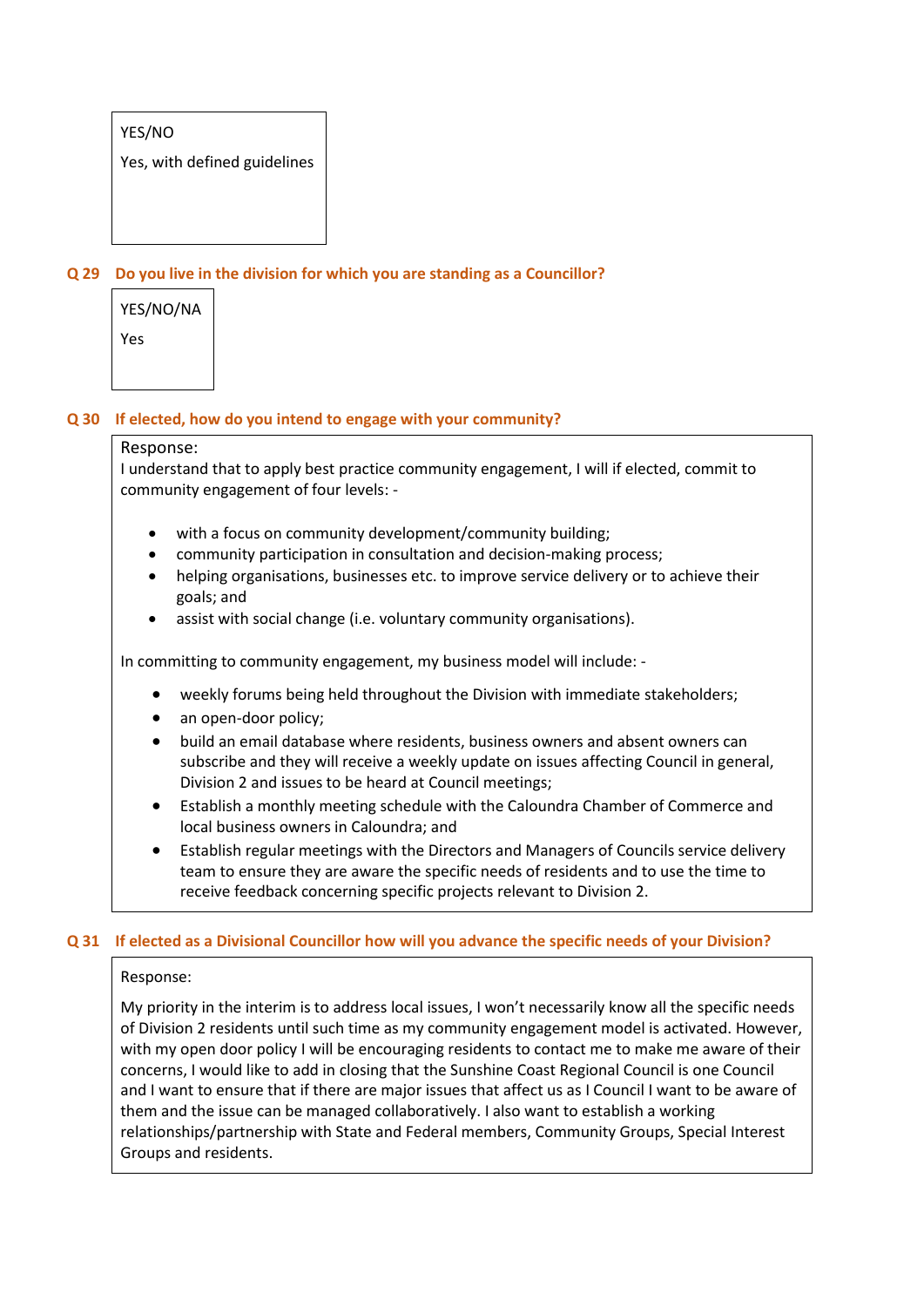# **Q 32 Why do you think that you are the best candidate for your Division or as Mayor?**

### Response:

I find it ironic that four of the five candidates standing for Division 2 are positing blogs and posts through social media that imply among other things that they have the experience and leadership skills necessary to become the Division 2 Councillor if we trust them with our vote.

It is my view (having worked in Local Government for more than 30 years) that for most, this thinking Is nothing short of delusional. Like it or not, unless a candidate has been or is currently an elected Councillor or has worked in a local government environment for many years, they do not have the necessary experience and leadership skills to represent me, you or anyone as the Divisional Councillor.

I will caveat my comment by saying that once elected, it will take a new Councillor approximately 2 or 3 years to fully understand and come to terms with the complexity of the role. A new Councillor (if they do not have the necessary experience) will need to serve an apprenticeship/traineeship of approximately 3 years.

I am really concerned right now that the Sunshine Coast Regional Council (after losing its Chief Executive Officer) can ill afford to wait for new Councillors to find their feet. Without a Chief Executive Officer (who generally mentors new Councillors during their  $1<sup>st</sup>$  and sometimes  $2<sup>nd</sup>$  term in Council) the task of getting on with the governance of our region has just intensified tenfold.

Now is not the time for risk taking or making mistakes. I am imploring everyone to use their vote wisely. Vote for experience not a maybe, trust me with your vote. I will from Day 1 be up and running and representing your best interests.

For those that don't know me, I am a local Kings Beach resident and business owner. My wife and I have collectively (between us) lived in Caloundra for more than 57 years and I believe we know our City well. We have children that have grown up here and have all gone onto further education.

I myself worked in Local Government (in a middle management position) for close to 30 years. My resume reads: -

- Brisbane City Council 1985-1995
- Townsville City Council 1995 2000
- Caloundra City Council 2000 2007
- City of Greater Geelong 2010 2011 (career break)
- Sunshine Coast Regional Council (2007 2010 and 2011 2013)